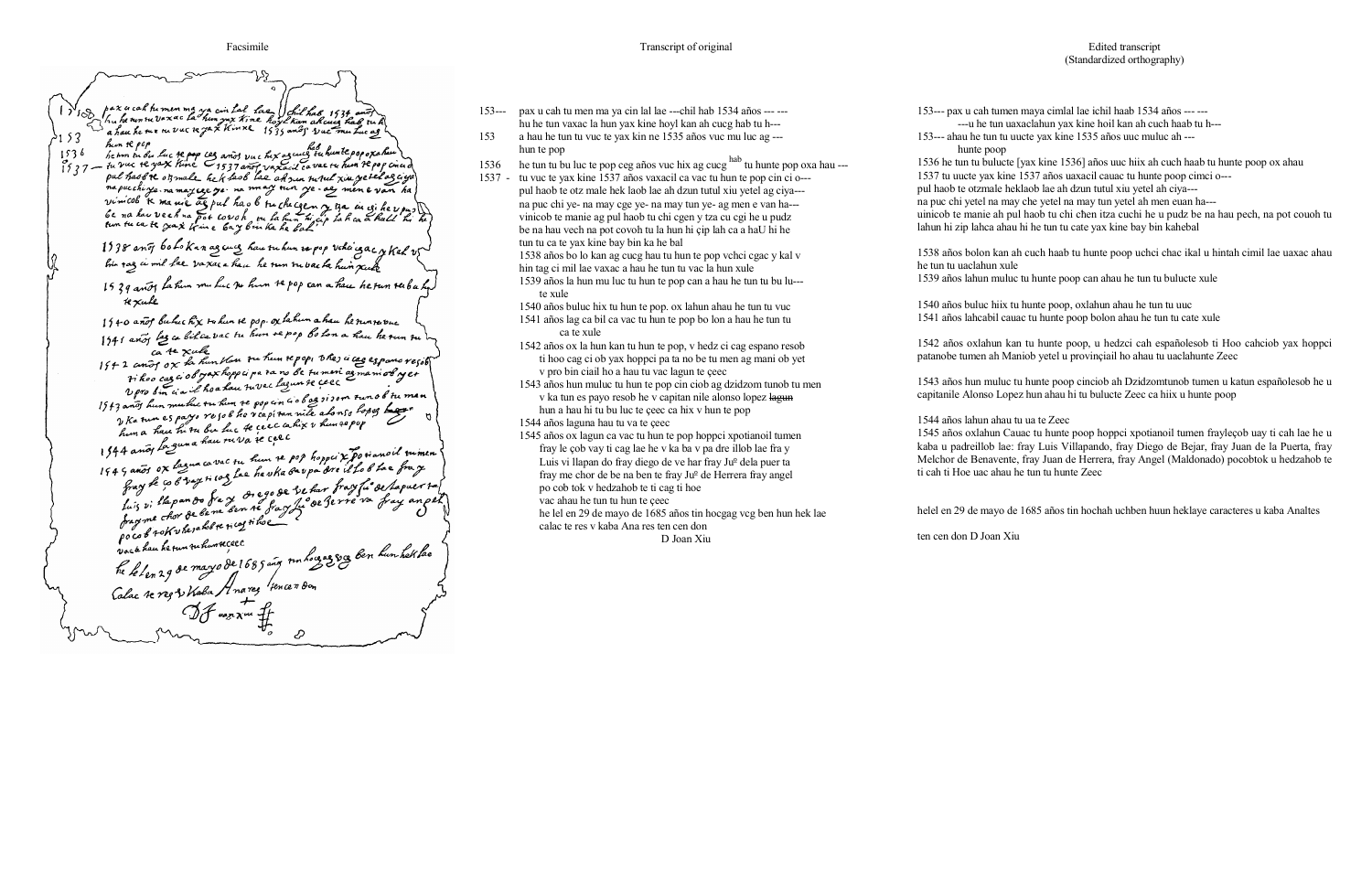..... hu he tun uaxaclahun yax kine

[1534 años] hoil kan ah cuch haab tu h[unte poop] pax u cah tumen maya cimlal lae ichil haab 1534 años: [buluc] ahau he tun tu uuc[lahun]te yax kine

1535 años u[a]c muluc ah [cuch haab tu] hunte poop [uuc ahau] he tun tu bulucte [yax kine]

1536 años uuc hiix ah cuch haab tu hunte poop ox ahau tu uucte yax kine

1537 años uaxacil cauac [ah cuch haab] tu hunte poop cimcio[b ah] pul haob te otzmale heklaob lae; ah dzun tutul xiu yetel ah ci ya [yetel] na puc chi yetel na may che yetel na may tun yetel ah men euan h[e] uinicob te manie ah pul haob tu chi cheen itza cuchi he u pudz be na hau pech, na pot couoh tu lahunhi Zip lahca ahau hi he tun tu cate yax kine bay bin kahebal

1538 años bolon kan ah cuch haab tu hunte poop uchci chac ikal; u hintah cimil lae uaxac ahau he tun tu uaclahun xule

1539 años lahun muluc [ah cuch haab] tu hunte poop can ahau he tun tu bulucte xule 1540 años

1540 años buluc hiix tu [ah cuch haab] hunte poop oxlahun ahau he tun tu uuc[te xule]

1541 años lahcabil cauac [ah cuch haab] tu hunte poop bolon ahau he tun tu cate xule

1542 años oxlahun kan [ah cuch haab] tu hunte poop u hedzci cah españolesob ti Hoo cahciob yax hoppci patanobe tumen ah Maniob yetel u provinçiail ho ahau tu uaclahunte Zeec

1543 años hun muluc [ah cuch haab] tu hunte poop cimciob ah Dzidzomtunob tumen u katun españolesob he u capitanile Alonso Lopez hun ahau hi tu bulucte Zeec

[1544 años] ca hiix [ah cuch haab t]u hunte poop lahun ahau tu ua[c]te Zeec

1545 años ox cauac [ah cuch haab] tu hunte poop hoppci xpotianoil tumen frayleçob uay ti cah lae he u kaba u padreillob lae: fray Luis Villapando, fray Diego de Bejar, fray Juan de la Puerta, fray Melchor de Benavente, fray Juan de Herrera, fray Angel [Maldonado] pocob tok u hedzahob te ti cah ti Hoe uac ahau he tun tu hunte Zeec

helel en 29 de mayo de 1685 años tin hochah uchben huun heklae caracteres u kaba Anal[t]es ten cen don D Joan Xiu

## Edited

With the exception of the opening line, notations about events which happen during any particular year are placed in between the opening line which gives the year bearer name, and the final line which states on what day of U Kinil Uinaloob the tun Ahau falls.

- 1) .... he tun uaxaclahun Yax Kine
- 2) 1534 años: Hoil Kan ah cuch haab tu hunte Poop pax u cah tumen maya cimlal lae ichil haab 1534 años: Buluc Ahau he tun tu uuclahunte Yax Kine
- 3) 1535 años: Uac Muluc ah cuch haab tu hunte Poop Uuc Ahau he tun tu bulucte Yax Kine
- 4) 1536 años: Uuc Hiix ah cuch haab tu hunte Poop Ox Ahau tu uucte Yax Kine
- 5) 1537 años: Uaxacil Cauac ah cuch haab tu hunte Poop Cimciob ah pul haob te Otzmale Heklaob lae; Ah Dzun Tutul Xiu yetel Ah Ci Ya yetel Na Puc Chi yetel Na May Che yetel Na May Tun yetel Ah Men Euan He uinicob te manie ah pul haob tu Chi Cħeen Itza cuchi He u pudz be Na Hau Pech, Na Pot Couoh tu lahunhi Zip Lahca Ahau hi he tun tu cate Yax Kine bay bin kahebal
- 6) 1538 años: Bolon Kan ah cuch haab tu hunte Poop uchci chac ikal; u hintah cimil lae Uaxac Ahau he tun tu uaclahun Xule
- 7) 1539 años: Lahun Muluc ah cuch haab tu hunte Poop Can Ahau he tun tu bulucte Xule
- 8) 1540 años: Buluc Hiix tu ah cuch haab hunte Poop Oxlahun Ahau he tun tu uucte Xule
- 9) 1541 años: Lahcabil Cauac ah cuch haab tu hunte Poop Bolon Ahau he tun tu cate Xule
- 10) 1542 años: Oxlahun Kan ah cuch haab tu hunte Poop u hedzci cah españolesob ti Hoo cahciob yax hoppci patanobe tumen ah Maniob yetel u provinçiail Ho Ahau tu uaclahunte Zeec
- 11) 1543 años: Hun Muluc ah cuch haab tu hunte Poop cimciob ah Dzidzomtunob tumen u katun españolesob he u capitanile; Alonso Lopez Hun Ahau hi tu bulucte Zeec
- 12) 1544 años: Ca Hiix ah cuch haab tu hunte Poop Lahun Ahau tu uacte Zeec

It is unclear why in the original text the number sequence  $17,12,7,2$  is not used in every instance as the coefficients of the Uinaloob in which the tun Ahau falls. Instead, there are instances when numbers from the number sequence of 16,11,6,1 are used, with the number 18 thrown in for the stanza 1 for good measure. You will notice though that beginning with stanza 10 the number sequence is 16,11,6,1.

13) 1545 años: Ox Cauac ah cuch haab tu hunte Poop Hoppci xpotianoil tumen frayleçob uay ti cah lae. He u kaba u padreillob lae: fray Luis Villapando, fray Diego de Bejar, fray Juan de la Puerta, fray Melchor de Benavente, fray Juan de Herrera, fray Angel Maldonado pocob tok u hedzahob te ti cah ti Hoe Uac Ahau he tun tu hunte Zeec

14) Helel en 29 de mayo de 1685 años tin hochah uchben huun heklae caracteres u kaba Analtes ten cen don D Joan Xiu

#### Commentary

As is typical with many Mayan texts which are of a repetitive nature, there appears to be a certain rhythm to the Crónica de Oxkutzcab. The basis of this is:

[Christian year] años: [1,2,3,4, etc. year bearer] ah cuch haab tu hunte Poop [13,11,9,7, etc.] Ahau he tun tu [16,11,5,1 / 17,12,7,2] Yax Kine

Notice that for the first years, 1534 through 1537, the lines do not begin with the Christian year given first, but rather they are given in the middle of the text. Thus, in the left-hand margin the writer, whether Juan Xiu or the original writer, placed the Christian dates to notify the reader what year was being talked about in the text. Then, starting with 1538 the exposition of the text hits its stride and the Christian year is the lead-in for the following material. This method of exposition is not unusual and is to be seen in other colonial documents such as on pp. 122-124 and again on pp. 153-165 of the Codex Pérez.

Errors or inconsistencies in day and month coefficients:

In making the transcript of the text I tried to give exactly what I see. However, I noticed that the numbers 6 and 7 are very similar, i.e. "vac" versus "vuc", and in one case most certainly what looks like "vuc" should definitely be "vac". This is in stanza 3, where the text appears to read "vuc muluc". In as much as the coefficients for ah cuch haab in all other cases are given correctly, I suspect that in this case "vac" was intended but that either the writer did not close the "a" properly or the photograph, which does not have very good contrast, does not show the closure of the "a". In any case, in the final edited version given in the column to the left I changed this coefficient to "vac".

In contrast to this, I have left the coefficients of the Uinaloob in which the tun Ahau falls as is rather than trying to figure out why there are inconsistencies in the numbering sequence and "correcting" these coefficients to some sequence which may well be in error.

It should be noted that the number sequence of 16,11,6,1 would indicate that the year bearer set is Chic Chan, Oc, Men, Ahau, but none of these are given here as the year bearers.

In stanza 3 there is the problem of the inclusion of the phrase "bu luc te pop ceg". Since "ceg" comes directly before the word "años", I suspect that "ceg" is the misreading of the number 1536, and this belongs to stanza 4. I am not sure why the word "pop" is included in this phrase, but it is clear that the uinal "Yax Kin" is missing from this portion of the text.